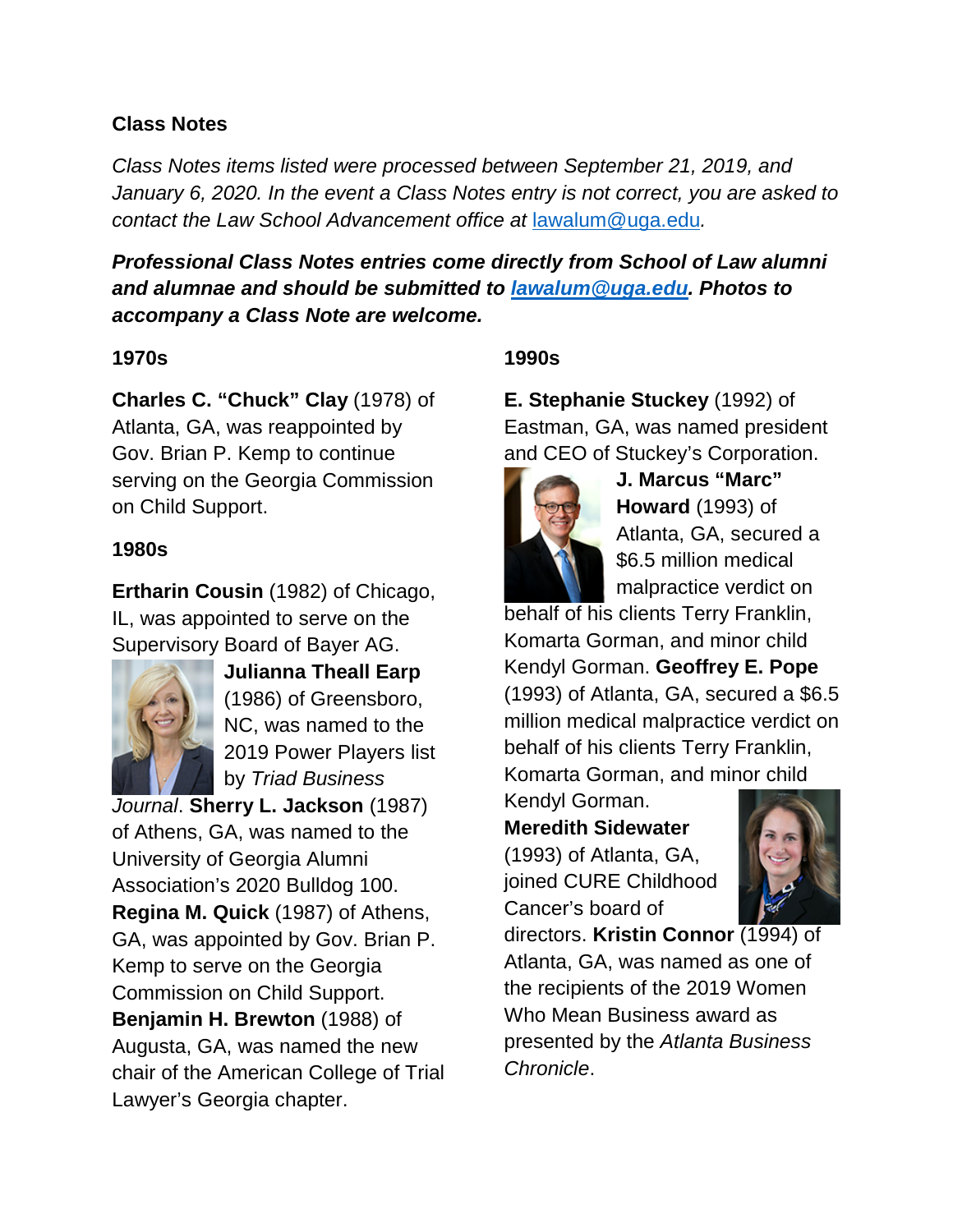**Thomas S. Cullen** (1994) of Savannah, GA, was recognized as 2019 Legal Elite by

*Georgia* 





*Trend.* **Frank S. Macgill** (1994) of Savannah, GA, was recognized as 2019 Legal Elite by *Georgia Trend.* **Page A. Pate**

(1994) of Atlanta, GA, secured a \$95 million settlement on behalf of his clients, Duane Arnold and Mark Shipman, in regards to a whistleblower complaint filed against Avanir Pharmaceuticals. **Gregory S. Anderson** (1995) of Elmwood Place, OH, was named vice president and chief privacy officer at E.W. Scripps



Company. **J. Benedict "Ben" Hartman** (1996) of St. Simons Island, GA, was recognized as 2019 Legal Elite by

*Georgia Trend*. **Michael L. Goldberg**  (1997) of Atlanta, GA, secured a \$4.6 million verdict on behalf of his client, Salvador Reyes, and in a separate action secured a \$8 million verdict on behalf of his client, Ronnie Stevens. **Jeong-Hwa "June" Lee** (1996) of Atlanta, GA, was named to the inaugural list of Georgia Trailblazers as presented by the *Daily Report.* **Ranse M. Partin** (1998) of Atlanta, GA, was recognized as 2019 Legal Elite by *Georgia Trend.* 

**Joseph L. Vancura Jr.**  (1998) of Alpharetta, GA, was named to the University of Georgia Alumni Association's 2020 Bulldog 100.





**Christopher H. "Smitty" Smith** (1999) of Savannah, GA, was recognized as 2019 Legal Elite by *Georgia Trend.*

## **2000s**



**Julie M. Wade** (2000) of Savannah, GA, was named to the University of Georgia Alumni Association's 2020 Bulldog 100. **Joshua M.** 

**Moore** (2001) of Atlanta, GA, was named to the University of Georgia Alumni Association's 2020 Bulldog

100. **Joseph J. Gleason** (2002) of Atlanta, GA, secured a \$135 million verdict on behalf of his client,



Frontline Processing Corporation. **Michael J. "Mike" Jacobs** (2003) of Decatur, GA, received the Outstanding Service to the Stonewall Community Award as presented by the Georgia Stonewall Bar Association. **Charles B. Thompson** (2003) of Atlanta, GA, was named to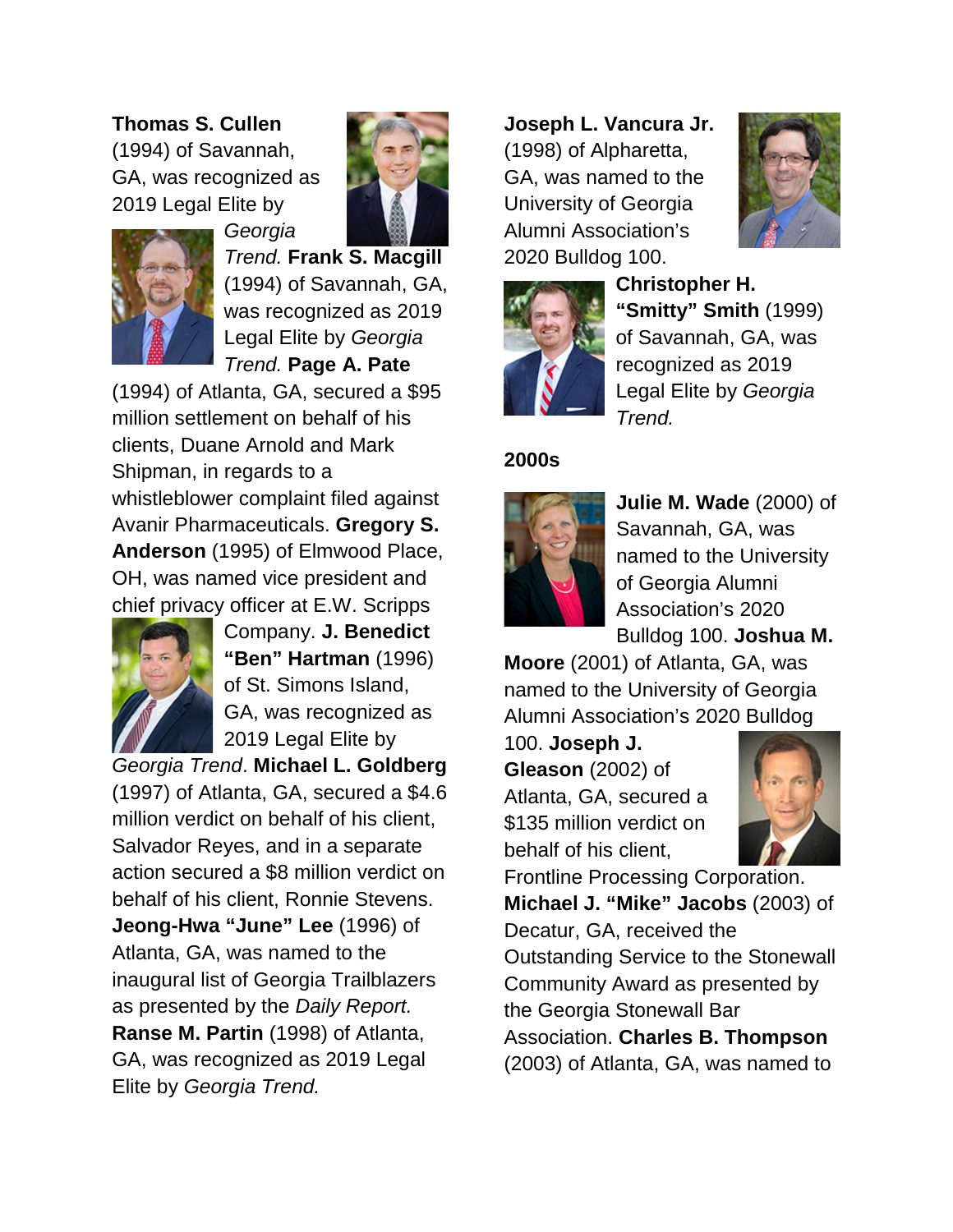the University of Georgia Alumni Association's 2020 Bulldog 100.



**Kimberly A. Alexander** (2004) of Atlanta, GA, was appointed by Gov. Brian P. Kemp to serve as a judge on the

DeKalb County State Court. **Rebecca Franklin Harris** (2004) of Savannah, GA, secured a \$8.6 million verdict on behalf of her

clients, Susan and Hagen Bernecker. **Noah P. Peeters** (2004) of Atlanta, GA, was promoted to general



counsel and managing director of Jamestown, an investment and management company. **Eric C. Crawford** (2005) of Monroe, GA, was named to the University of Georgia Alumni Association's 2020 Bulldog 100. **Amanda Norcross** (2005) of Atlanta, GA, was named to the inaugural list of Georgia Trailblazers as presented by the



*Daily Report.* **Lee Anne Sapp** (2006) of Atlanta, GA, was named partner at Morris Manning & Martin.

**Christopher C. "Rusty" Close Jr.** (2007) of Atlanta, GA, was promoted to partner at Troutman Sanders.





**Ellen H. Persons** (2008) of Atlanta, GA, was elected shareholder at Polsinelli.

**Keisha O.** 

**Coleman** (2009) of Atlanta, GA, was promoted to partner at McGuireWoods. **Brian** 



**C. Lea** (2009) of Atlanta, GA, was promoted to partner at Jones Day.



**Brandon O. Moulard** (2009) of Atlanta, GA, was promoted to partner at Nelson Mullins Riley & Scarborough.

# **2010–2019**

**Patrick S. Baldwin** (2010) of Atlanta, GA, was promoted to partner

at Jones Day. **Charles A. Brooks** (2010) of Jonesboro, GA, was named solicitor general of the State Court of Clayton County by Gov.



Brian P. Kemp. **Russell J. Edwards** (2010) of Athens, GA, was named to the University of Georgia Alumni Association's 2020 Bulldog 100. **Gary D. Knopf** (2010) of Atlanta, GA, was promoted to partner at



Troutman Sanders. **Anna M. Wiand** (2010) of Tampa, FL, was promoted to shareholder at GrayRobinson.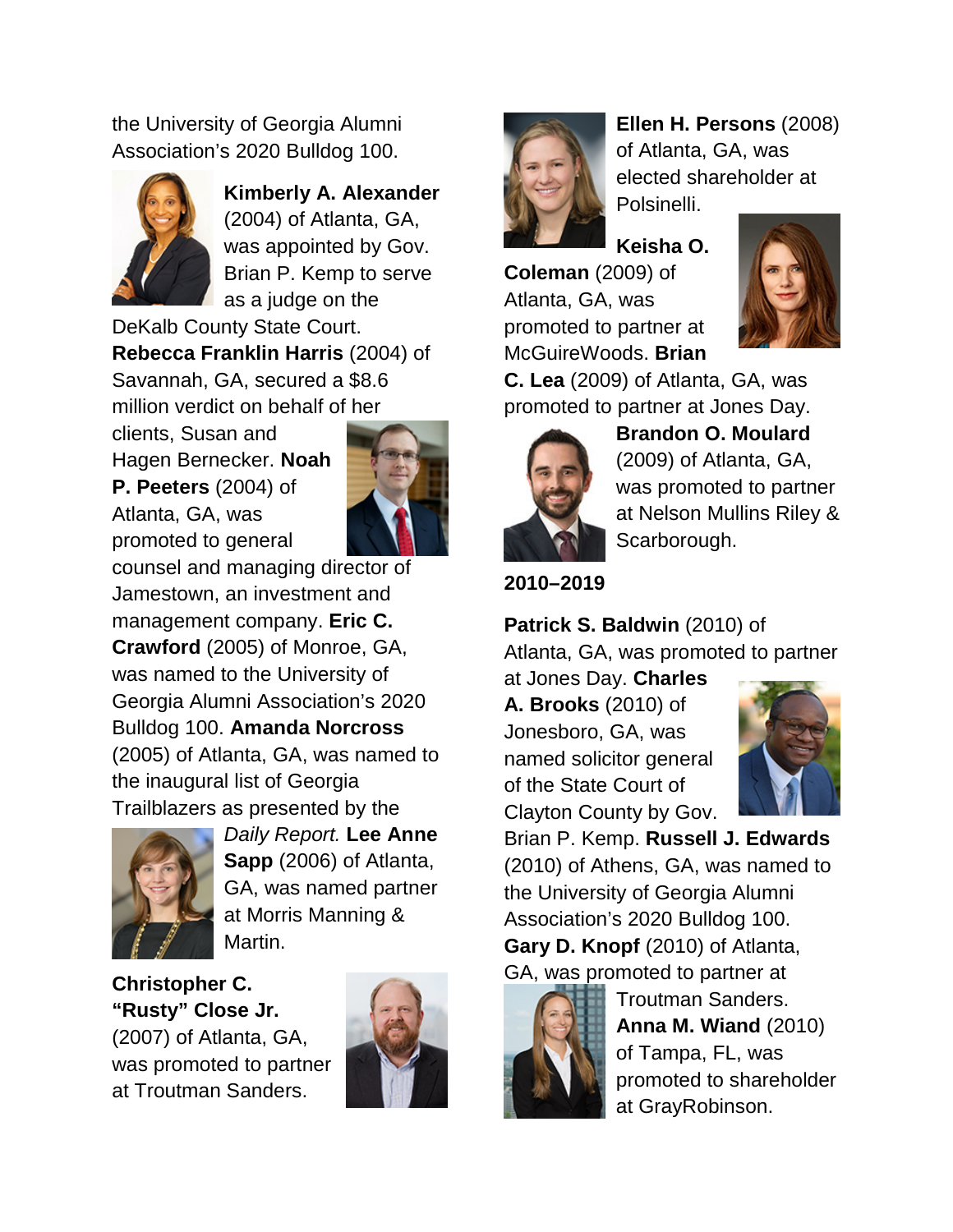**M. Gino Brogdon Jr.** (2011) of Atlanta, GA, was named to the University of Georgia Alumni Association's 2020 Bulldog 100. **Yvonne S. Godfrey** (2011) of Savannah, GA, secured a \$8.6 million verdict on behalf of her clients, Susan and Hagen Bernecker, and was promoted to partner at Harris Lowry Manton. **Benjamin J. Osorio** (2011) of Fairfax, VA, was named to the University of Georgia



Alumni Association's 2020 Bulldog 100. **Amanda Holcomb Sheneman** (2012) of Atlanta, GA, was promoted to partner at

Nelson Mullins Riley & Scarborough. **Aleksandra M. "Alex"** 

**Strang** (2012) of Atlanta, GA, was promoted to partner at





Nelson Mullins Riley & Scarborough. **Jan Margaret Craig** (2013) of Nashville, TN, joined Waller Lansden Dortch



& Davis as a staff attorney. **Daniel J. Monahan** (2013) of Atlanta, GA, was promoted to counsel at Robbins Ross Alloy

Belinfante Littlefield.

**Emily C. Ward** (2013) of Atlanta, GA, was named as the recipient of the inaugural



Catherine M. O'Neil Mentoring Award from the Women's White Collar



Defense Association. **Jenna L. Jackson** (2014) Athens, GA, was named to the inaugural list of Georgia **Trailblazers** 

as presented by the *Daily Report.* **Lindsey Bunting Woodward**  (2019) of Athens, GA, joined Fortson Bentley & Griffin as an associate.